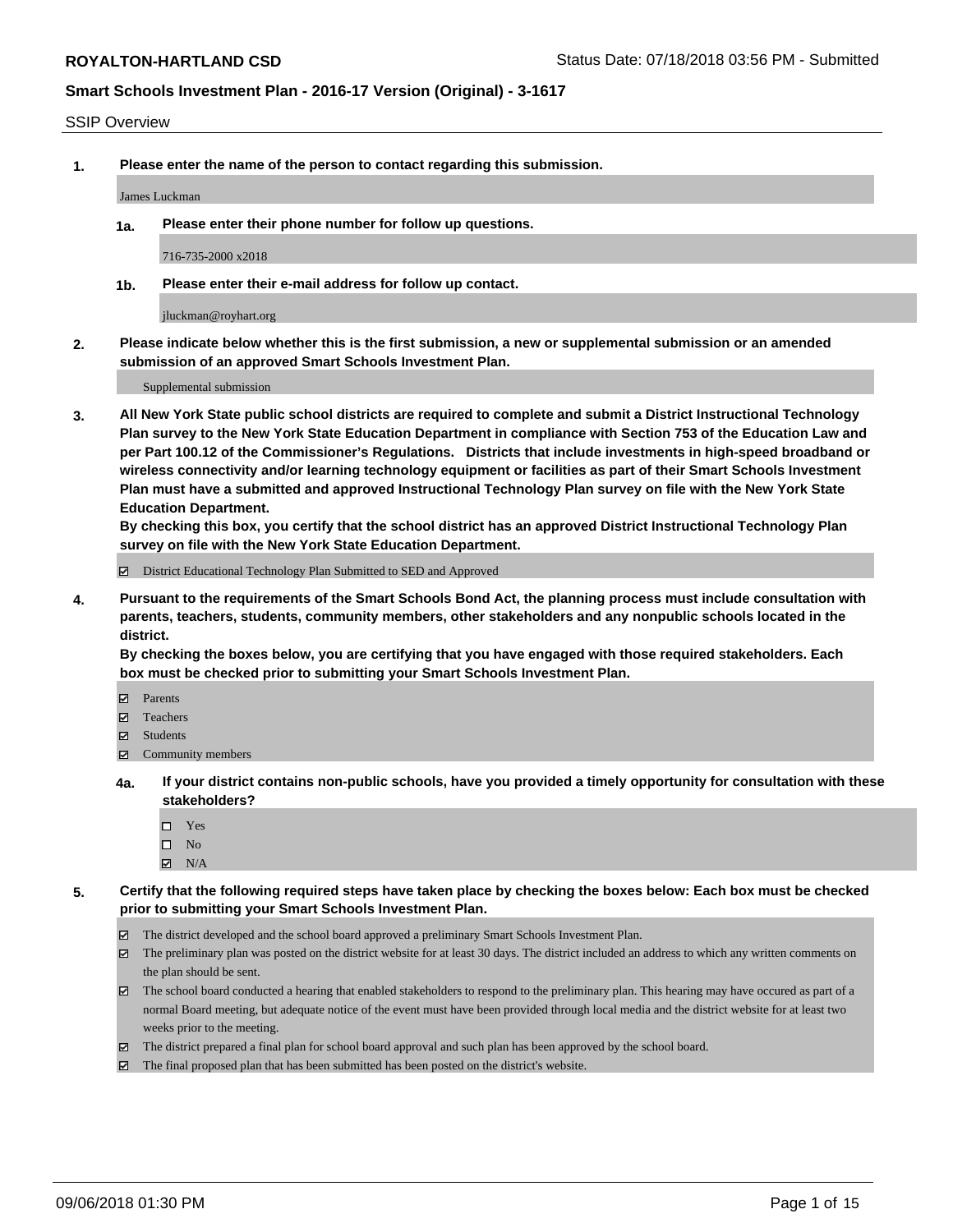SSIP Overview

**5a. Please upload the proposed Smart Schools Investment Plan (SSIP) that was posted on the district's website, along with any supporting materials. Note that this should be different than your recently submitted Educational Technology Survey. The Final SSIP, as approved by the School Board, should also be posted on the website and remain there during the course of the projects contained therein.**

RHCSD\_SmartSchoolsPreliminaryInvestmentPlan\_3-1617.pdf

**5b. Enter the webpage address where the final Smart Schools Investment Plan is posted. The Plan should remain posted for the life of the included projects.**

http://www.royhart.org/domain/258

**6. Please enter an estimate of the total number of students and staff that will benefit from this Smart Schools Investment Plan based on the cumulative projects submitted to date.**

1,312

**7. An LEA/School District may partner with one or more other LEA/School Districts to form a consortium to pool Smart Schools Bond Act funds for a project that meets all other Smart School Bond Act requirements. Each school district participating in the consortium will need to file an approved Smart Schools Investment Plan for the project and submit a signed Memorandum of Understanding that sets forth the details of the consortium including the roles of each respective district.**

 $\Box$  The district plans to participate in a consortium to partner with other school district(s) to implement a Smart Schools project.

**8. Please enter the name and 6-digit SED Code for each LEA/School District participating in the Consortium.**

| Partner LEA/District | <b>ISED BEDS Code</b> |
|----------------------|-----------------------|
| (No Response)        | (No Response)         |

### **9. Please upload a signed Memorandum of Understanding with all of the participating Consortium partners.**

(No Response)

**10. Your district's Smart Schools Bond Act Allocation is:**

\$1,197,557

**11. Enter the budget sub-allocations by category that you are submitting for approval at this time. If you are not budgeting SSBA funds for a category, please enter 0 (zero.) If the value entered is \$0, you will not be required to complete that survey question.**

|                                       | Sub-<br>Allocations |
|---------------------------------------|---------------------|
| School Connectivity                   | $\overline{0}$      |
| Connectivity Projects for Communities | $\overline{0}$      |
| <b>Classroom Technology</b>           | $\overline{0}$      |
| Pre-Kindergarten Classrooms           | 0                   |
| Replace Transportable Classrooms      |                     |
| High-Tech Security Features           | 119,275             |
| Totals:                               | 119,275             |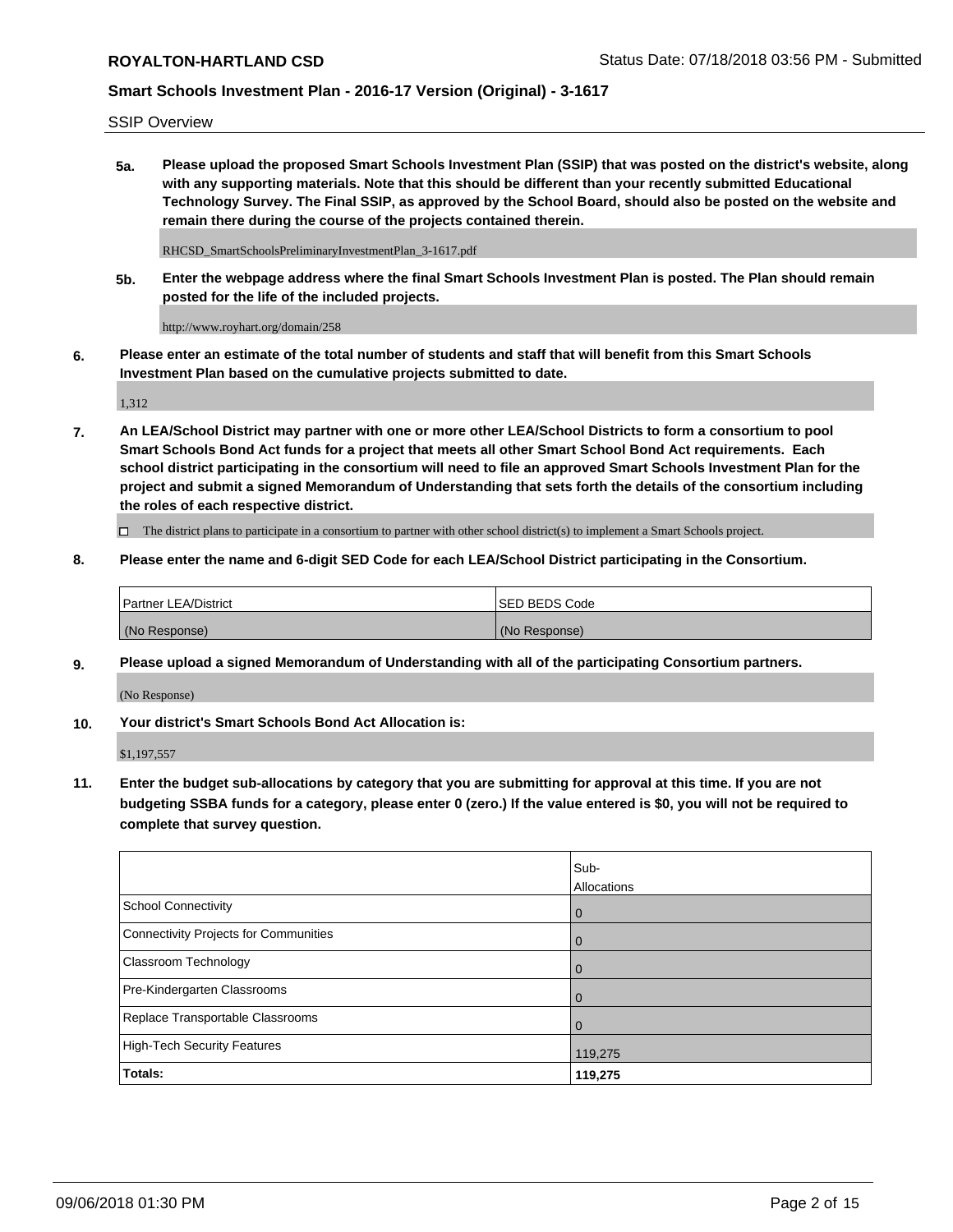School Connectivity

- **1. In order for students and faculty to receive the maximum benefit from the technology made available under the Smart Schools Bond Act, their school buildings must possess sufficient connectivity infrastructure to ensure that devices can be used during the school day. Smart Schools Investment Plans must demonstrate that:**
	- **• sufficient infrastructure that meets the Federal Communications Commission's 100 Mbps per 1,000 students standard currently exists in the buildings where new devices will be deployed, or**
	- **• is a planned use of a portion of Smart Schools Bond Act funds, or**
	- **• is under development through another funding source.**

**Smart Schools Bond Act funds used for technology infrastructure or classroom technology investments must increase the number of school buildings that meet or exceed the minimum speed standard of 100 Mbps per 1,000 students and staff within 12 months. This standard may be met on either a contracted 24/7 firm service or a "burstable" capability. If the standard is met under the burstable criteria, it must be:**

**1. Specifically codified in a service contract with a provider, and**

**2. Guaranteed to be available to all students and devices as needed, particularly during periods of high demand, such as computer-based testing (CBT) periods.**

**Please describe how your district already meets or is planning to meet this standard within 12 months of plan submission.**

(No Response)

**1a. If a district believes that it will be impossible to meet this standard within 12 months, it may apply for a waiver of this requirement, as described on the Smart Schools website. The waiver must be filed and approved by SED prior to submitting this survey.**

 $\Box$  By checking this box, you are certifying that the school district has an approved waiver of this requirement on file with the New York State Education Department.

**2. Connectivity Speed Calculator (Required)**

|                         | l Number of<br><b>Students</b> | Multiply by<br>100 Kbps | Divide by 1000 Current Speed<br>to Convert to<br>Required<br>Speed in Mb | lin Mb           | Expected<br>Speed to be<br>Attained Within   Required<br>12 Months | <b>Expected Date</b><br><b>When</b><br>Speed Will be<br><b>Met</b> |
|-------------------------|--------------------------------|-------------------------|--------------------------------------------------------------------------|------------------|--------------------------------------------------------------------|--------------------------------------------------------------------|
| <b>Calculated Speed</b> | (No<br>Response)               | (No Response)           | (No<br>Response)                                                         | (No<br>Response) | (No<br>Response)                                                   | (No<br>Response)                                                   |

**3. Describe how you intend to use Smart Schools Bond Act funds for high-speed broadband and/or wireless connectivity projects in school buildings.**

(No Response)

**4. Describe the linkage between the district's District Instructional Technology Plan and the proposed projects. (There should be a link between your response to this question and your response to Question 1 in Part E. Curriculum and Instruction "What are the district's plans to use digital connectivity and technology to improve teaching and learning?)**

(No Response)

**5. If the district wishes to have students and staff access the Internet from wireless devices within the school building, or in close proximity to it, it must first ensure that it has a robust Wi-Fi network in place that has sufficient bandwidth to meet user demand.**

**Please describe how you have quantified this demand and how you plan to meet this demand.**

(No Response)

**6. As indicated on Page 5 of the guidance, the Office of Facilities Planning will have to conduct a preliminary review**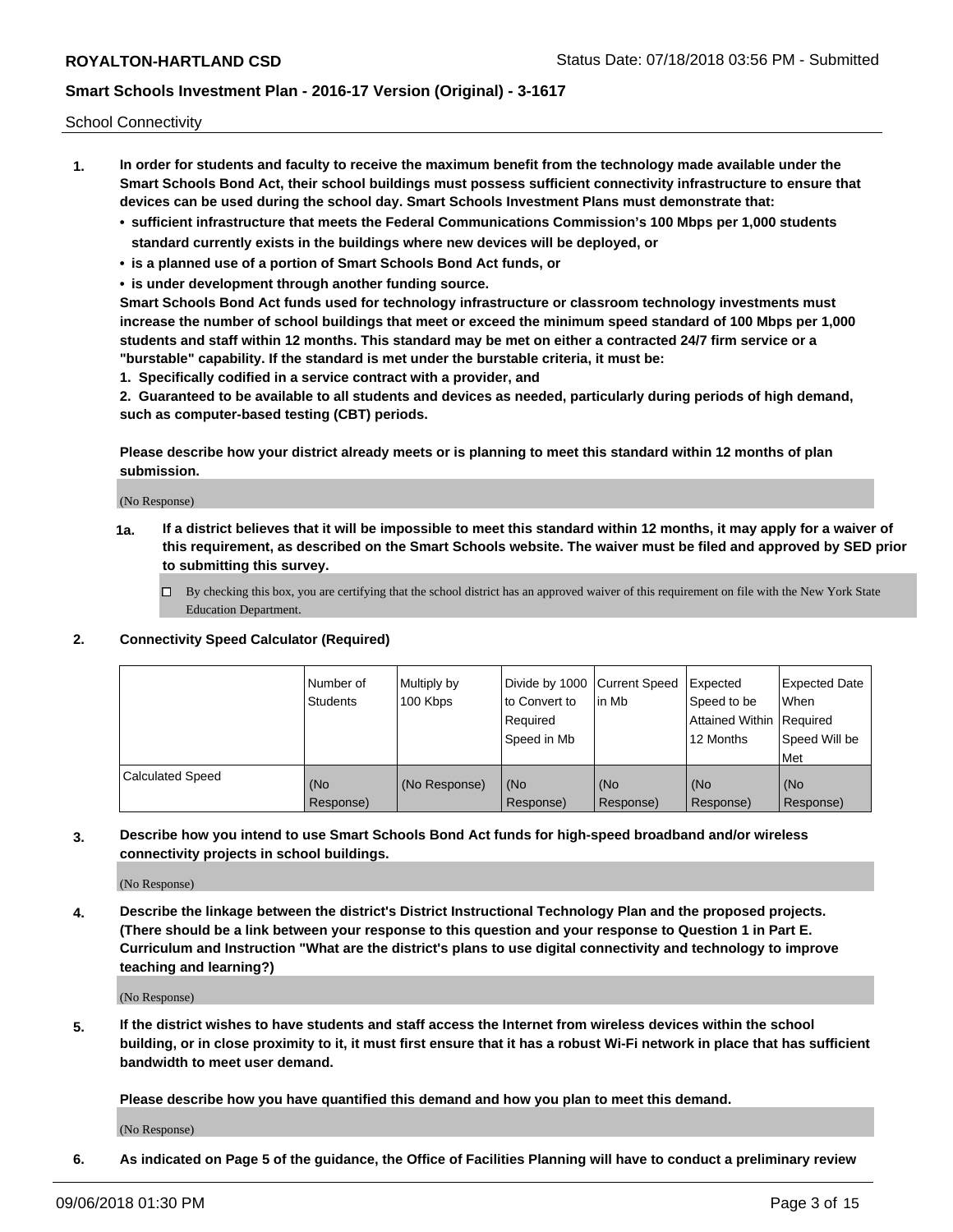School Connectivity

**of all capital projects, including connectivity projects.**

**Please indicate on a separate row each project number given to you by the Office of Facilities Planning.**

| Project Number |  |
|----------------|--|
|                |  |
| (No Response)  |  |
|                |  |

**7. Certain high-tech security and connectivity infrastructure projects may be eligible for an expedited review process as determined by the Office of Facilities Planning.**

**Was your project deemed eligible for streamlined review?**

(No Response)

**8. Include the name and license number of the architect or engineer of record.**

| Name          | License Number |
|---------------|----------------|
| (No Response) | (No Response)  |

**9. If you are submitting an allocation for School Connectivity complete this table. Note that the calculated Total at the bottom of the table must equal the Total allocation for this category that you entered in the SSIP Overview overall budget.** 

|                                            | Sub-          |
|--------------------------------------------|---------------|
|                                            | Allocation    |
| Network/Access Costs                       | (No Response) |
| Outside Plant Costs                        | (No Response) |
| School Internal Connections and Components | (No Response) |
| <b>Professional Services</b>               | (No Response) |
| Testing                                    | (No Response) |
| <b>Other Upfront Costs</b>                 | (No Response) |
| <b>Other Costs</b>                         | (No Response) |
| Totals:                                    | 0             |

**10. Please detail the type, quantity, per unit cost and total cost of the eligible items under each sub-category. This is especially important for any expenditures listed under the "Other" category. All expenditures must be eligible for tax-exempt financing to be reimbursed through the SSBA. Sufficient detail must be provided so that we can verify this is the case. If you have any questions, please contact us directly through smartschools@nysed.gov. NOTE: Wireless Access Points should be included in this category, not under Classroom Educational Technology, except those that will be loaned/purchased for nonpublic schools.**

| Select the allowable expenditure | Item to be purchased | Quantity      | <b>Cost per Item</b> | <b>Total Cost</b> |
|----------------------------------|----------------------|---------------|----------------------|-------------------|
| type.                            |                      |               |                      |                   |
| Repeat to add another item under |                      |               |                      |                   |
| each type.                       |                      |               |                      |                   |
| (No Response)                    | (No Response)        | (No Response) | (No Response)        | (No Response)     |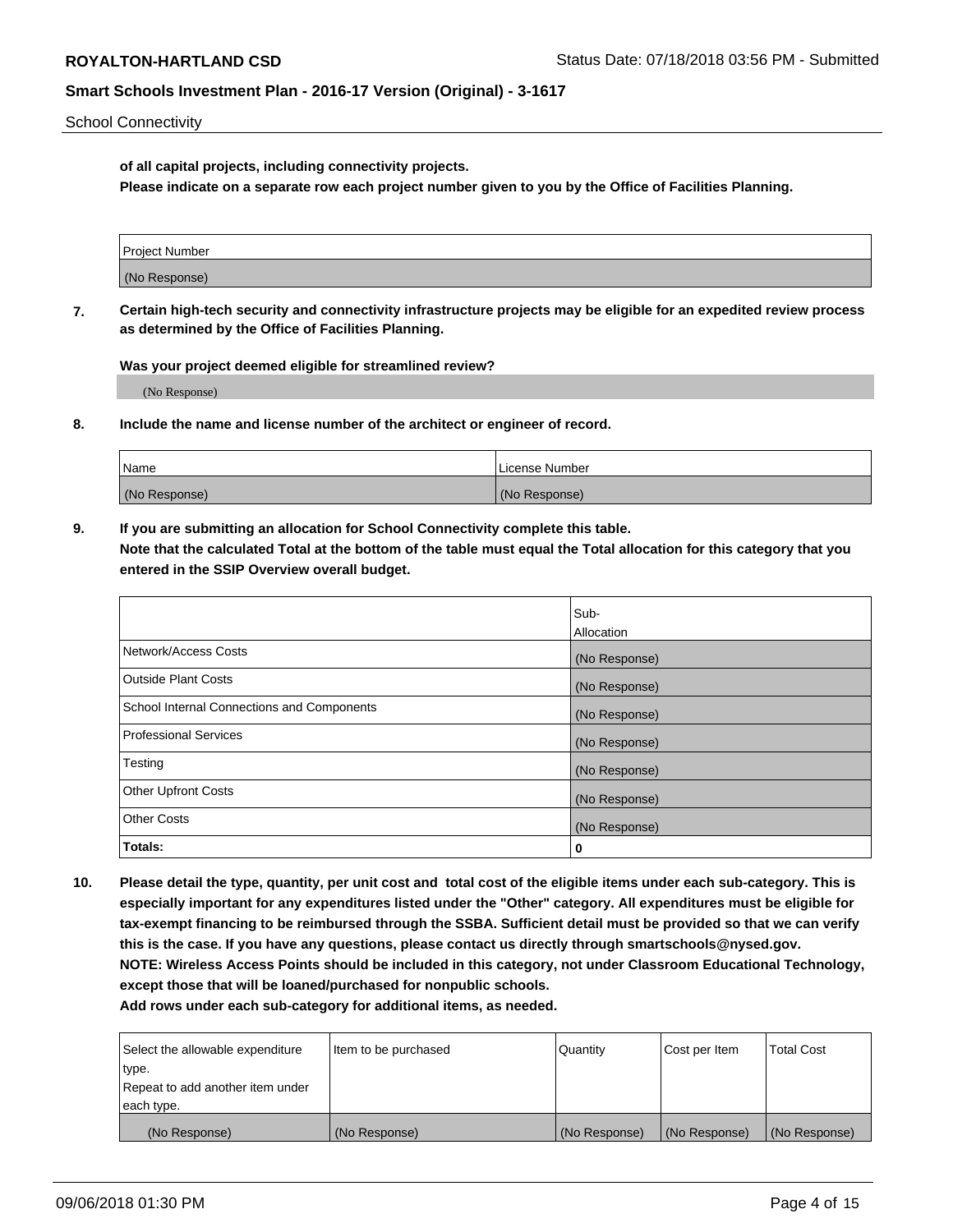Community Connectivity (Broadband and Wireless)

**1. Describe how you intend to use Smart Schools Bond Act funds for high-speed broadband and/or wireless connectivity projects in the community.**

(No Response)

**2. Please describe how the proposed project(s) will promote student achievement and increase student and/or staff access to the Internet in a manner that enhances student learning and/or instruction outside of the school day and/or school building.**

(No Response)

**3. Community connectivity projects must comply with all the necessary local building codes and regulations (building and related permits are not required prior to plan submission).**

 $\Box$  I certify that we will comply with all the necessary local building codes and regulations.

**4. Please describe the physical location of the proposed investment.**

(No Response)

**5. Please provide the initial list of partners participating in the Community Connectivity Broadband Project, along with their Federal Tax Identification (Employer Identification) number.**

| <b>Project Partners</b> | Federal ID#   |
|-------------------------|---------------|
| (No Response)           | (No Response) |

**6. If you are submitting an allocation for Community Connectivity, complete this table.**

**Note that the calculated Total at the bottom of the table must equal the Total allocation for this category that you entered in the SSIP Overview overall budget.**

|                                    | Sub-Allocation |
|------------------------------------|----------------|
| Network/Access Costs               | (No Response)  |
| <b>Outside Plant Costs</b>         | (No Response)  |
| <b>Tower Costs</b>                 | (No Response)  |
| <b>Customer Premises Equipment</b> | (No Response)  |
| <b>Professional Services</b>       | (No Response)  |
| Testing                            | (No Response)  |
| <b>Other Upfront Costs</b>         | (No Response)  |
| <b>Other Costs</b>                 | (No Response)  |
| Totals:                            | 0              |

**7. Please detail the type, quantity, per unit cost and total cost of the eligible items under each sub-category. This is especially important for any expenditures listed under the "Other" category. All expenditures must be capital-bond eligible to be reimbursed through the SSBA. If you have any questions, please contact us directly through smartschools@nysed.gov.**

| Select the allowable expenditure | Item to be purchased | Quantity      | Cost per Item | <b>Total Cost</b> |
|----------------------------------|----------------------|---------------|---------------|-------------------|
| type.                            |                      |               |               |                   |
| Repeat to add another item under |                      |               |               |                   |
| each type.                       |                      |               |               |                   |
| (No Response)                    | (No Response)        | (No Response) | (No Response) | (No Response)     |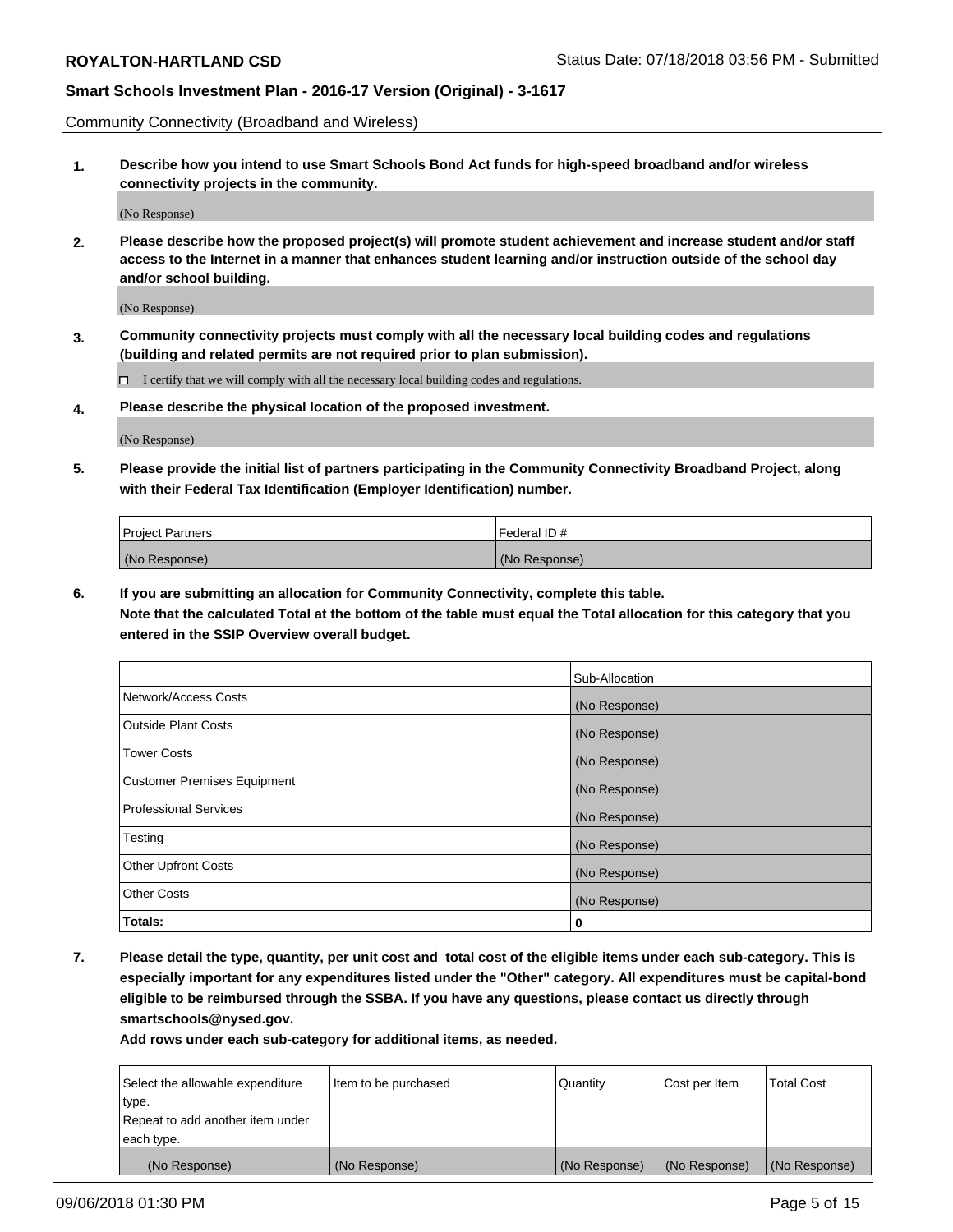### Classroom Learning Technology

**1. In order for students and faculty to receive the maximum benefit from the technology made available under the Smart Schools Bond Act, their school buildings must possess sufficient connectivity infrastructure to ensure that devices can be used during the school day. Smart Schools Investment Plans must demonstrate that sufficient infrastructure that meets the Federal Communications Commission's 100 Mbps per 1,000 students standard currently exists in the buildings where new devices will be deployed, or is a planned use of a portion of Smart Schools Bond Act funds, or is under development through another funding source. Smart Schools Bond Act funds used for technology infrastructure or classroom technology investments must**

**increase the number of school buildings that meet or exceed the minimum speed standard of 100 Mbps per 1,000 students and staff within 12 months. This standard may be met on either a contracted 24/7 firm service or a "burstable" capability. If the standard is met under the burstable criteria, it must be:**

**1. Specifically codified in a service contract with a provider, and**

**2. Guaranteed to be available to all students and devices as needed, particularly during periods of high demand, such as computer-based testing (CBT) periods.**

**Please describe how your district already meets or is planning to meet this standard within 12 months of plan submission.**

(No Response)

- **1a. If a district believes that it will be impossible to meet this standard within 12 months, it may apply for a waiver of this requirement, as described on the Smart Schools website. The waiver must be filed and approved by SED prior to submitting this survey.**
	- By checking this box, you are certifying that the school district has an approved waiver of this requirement on file with the New York State Education Department.

#### **2. Connectivity Speed Calculator (Required)**

|                         | l Number of<br>Students | Multiply by<br>100 Kbps | to Convert to<br>Required<br>Speed in Mb | Divide by 1000 Current Speed Expected<br>lin Mb | Speed to be<br>Attained Within Required<br>12 Months | <b>Expected Date</b><br>When<br>Speed Will be<br>Met |
|-------------------------|-------------------------|-------------------------|------------------------------------------|-------------------------------------------------|------------------------------------------------------|------------------------------------------------------|
| <b>Calculated Speed</b> | (No<br>Response)        | (No Response)           | (No<br>Response)                         | (No<br>Response)                                | (No<br>Response)                                     | (No<br>Response)                                     |

**3. If the district wishes to have students and staff access the Internet from wireless devices within the school building, or in close proximity to it, it must first ensure that it has a robust Wi-Fi network in place that has sufficient bandwidth to meet user demand.**

**Please describe how you have quantified this demand and how you plan to meet this demand.**

(No Response)

**4. All New York State public school districts are required to complete and submit an Instructional Technology Plan survey to the New York State Education Department in compliance with Section 753 of the Education Law and per Part 100.12 of the Commissioner's Regulations.**

**Districts that include educational technology purchases as part of their Smart Schools Investment Plan must have a submitted and approved Instructional Technology Plan survey on file with the New York State Education Department.**

- $\Box$  By checking this box, you are certifying that the school district has an approved Instructional Technology Plan survey on file with the New York State Education Department.
- **5. Describe the devices you intend to purchase and their compatibility with existing or planned platforms or systems. Specifically address the adequacy of each facility's electrical, HVAC and other infrastructure necessary to install and support the operation of the planned technology.**

(No Response)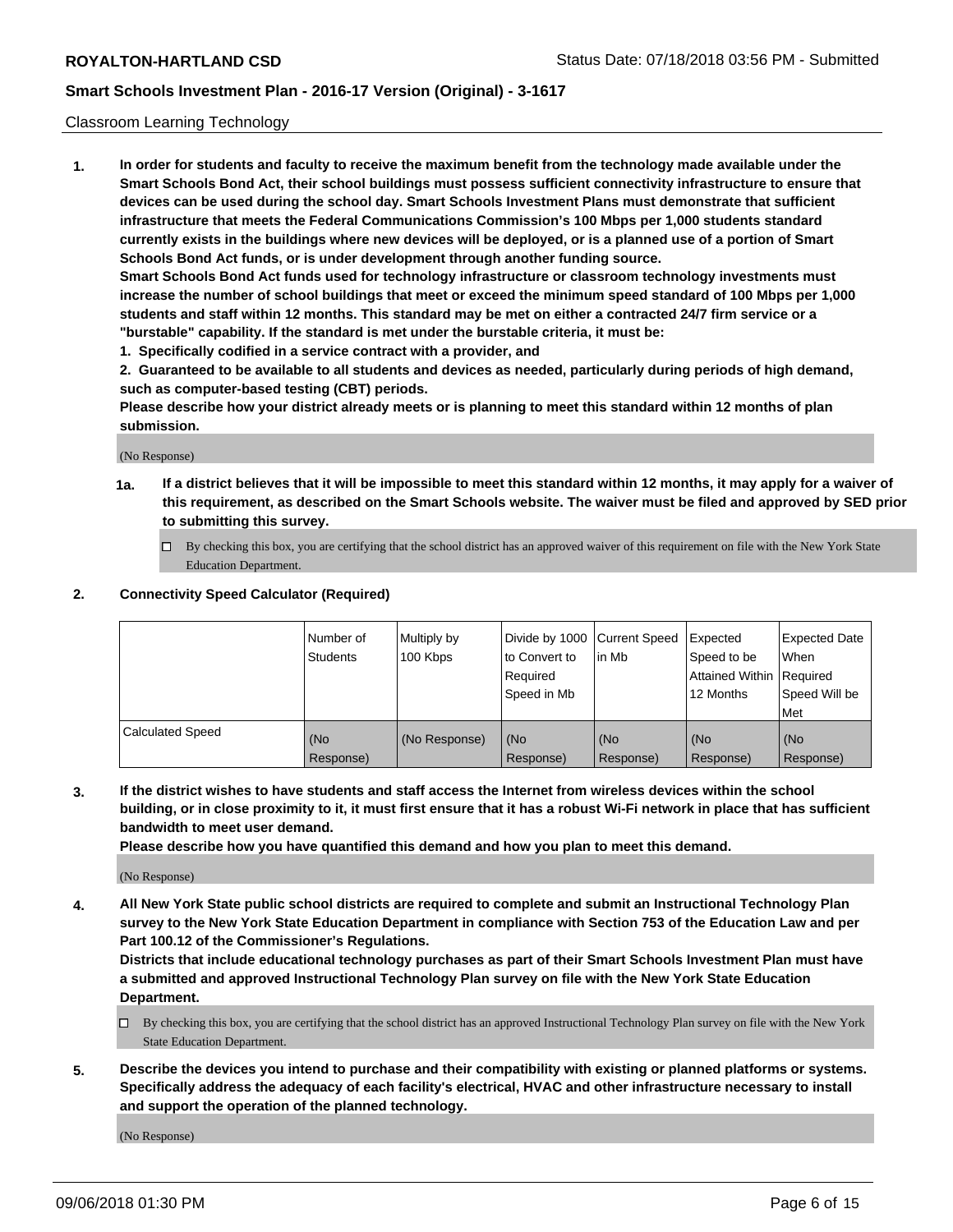#### Classroom Learning Technology

- **6. Describe how the proposed technology purchases will:**
	- **> enhance differentiated instruction;**
	- **> expand student learning inside and outside the classroom;**
	- **> benefit students with disabilities and English language learners; and**
	- **> contribute to the reduction of other learning gaps that have been identified within the district.**

**The expectation is that districts will place a priority on addressing the needs of students who struggle to succeed in a rigorous curriculum. Responses in this section should specifically address this concern and align with the district's Instructional Technology Plan (in particular Question 2 of E. Curriculum and Instruction: "Does the district's instructional technology plan address the needs of students with disabilities to ensure equitable access to instruction, materials and assessments?" and Question 3 of the same section: "Does the district's instructional technology plan address the provision of assistive technology specifically for students with disabilities to ensure access to and participation in the general curriculum?"**

(No Response)

**7. Where appropriate, describe how the proposed technology purchases will enhance ongoing communication with parents and other stakeholders and help the district facilitate technology-based regional partnerships, including distance learning and other efforts.**

(No Response)

**8. Describe the district's plan to provide professional development to ensure that administrators, teachers and staff can employ the technology purchased to enhance instruction successfully.**

**Note: This response should be aligned and expanded upon in accordance with your district's response to Question 1 of F. Professional Development of your Instructional Technology Plan: "Please provide a summary of professional development offered to teachers and staff, for the time period covered by this plan, to support technology to enhance teaching and learning. Please include topics, audience and method of delivery within your summary."**

(No Response)

- **9. Districts must contact the SUNY/CUNY teacher preparation program that supplies the largest number of the district's new teachers to request advice on innovative uses and best practices at the intersection of pedagogy and educational technology.**
	- By checking this box, you certify that you have contacted the SUNY/CUNY teacher preparation program that supplies the largest number of your new teachers to request advice on these issues.
	- **9a. Please enter the name of the SUNY or CUNY Institution that you contacted.**

(No Response)

**9b. Enter the primary Institution phone number.**

(No Response)

**9c. Enter the name of the contact person with whom you consulted and/or will be collaborating with on innovative uses of technology and best practices.**

(No Response)

**10. A district whose Smart Schools Investment Plan proposes the purchase of technology devices and other hardware must account for nonpublic schools in the district.**

**Are there nonpublic schools within your school district?**

Yes

 $\square$  No

**11. Nonpublic Classroom Technology Loan Calculator**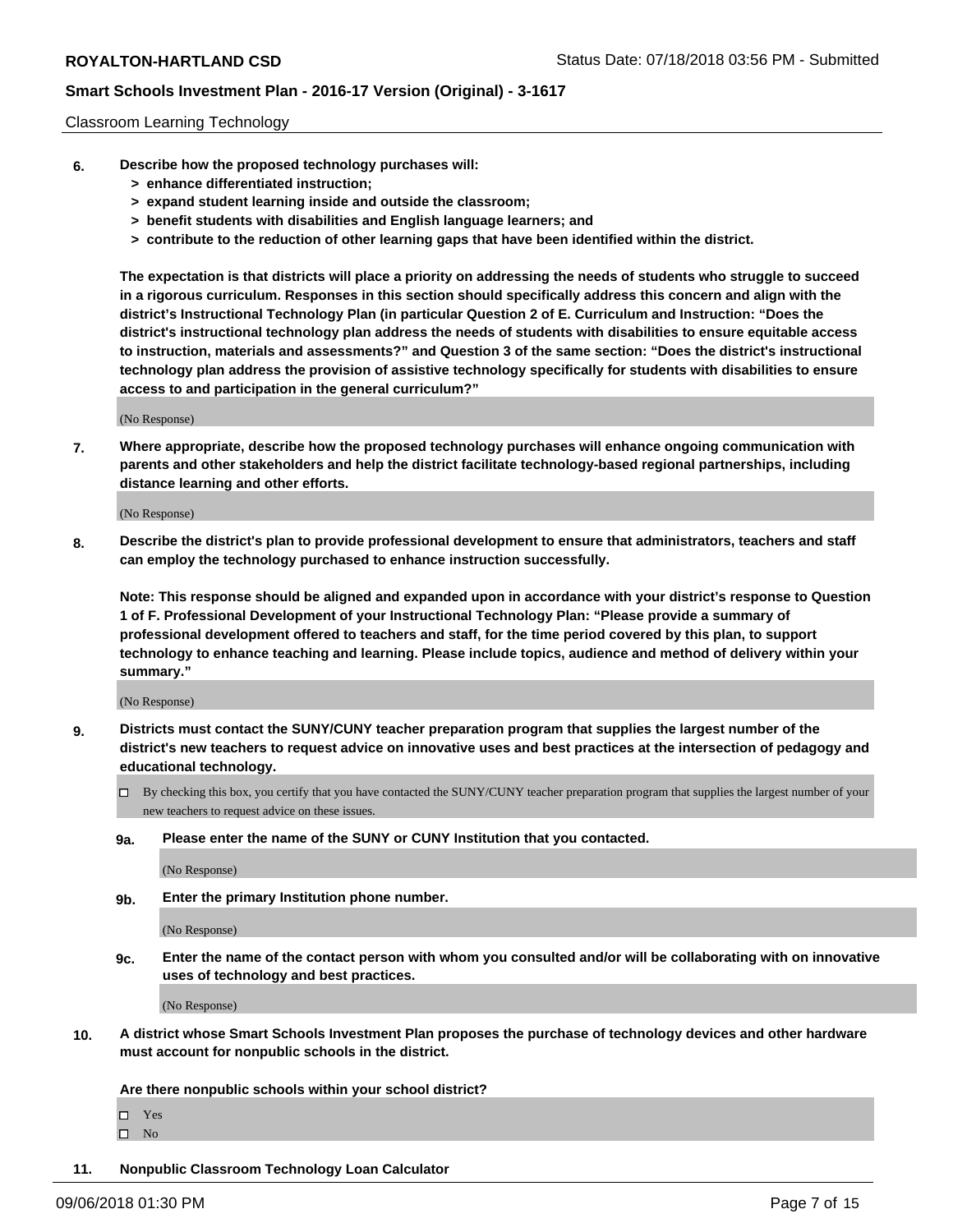### Classroom Learning Technology

**The Smart Schools Bond Act provides that any Classroom Learning Technology purchases made using Smart Schools funds shall be lent, upon request, to nonpublic schools in the district. However, no school district shall be required to loan technology in amounts greater than the total obtained and spent on technology pursuant to the Smart Schools Bond Act and the value of such loan may not exceed the total of \$250 multiplied by the nonpublic school enrollment in the base year at the time of enactment. See:**

**http://www.p12.nysed.gov/mgtserv/smart\_schools/docs/Smart\_Schools\_Bond\_Act\_Guidance\_04.27.15\_Final.pdf.**

|                                       | 1. Classroom<br>Technology<br>Sub-allocation | 2. Public<br>l Enrollment<br>$(2014 - 15)$ | l 3. Nonpublic<br>l Enrollment<br>$(2014 - 15)$ | l 4. Sum of<br>Public and<br>l Nonpublic<br>Enrollment                                        | 15. Total Per<br>Pupil Sub-<br>l allocation | l 6. Total<br>Nonpublic Loan<br>Amount |
|---------------------------------------|----------------------------------------------|--------------------------------------------|-------------------------------------------------|-----------------------------------------------------------------------------------------------|---------------------------------------------|----------------------------------------|
| Calculated Nonpublic Loan<br>l Amount |                                              |                                            |                                                 | (No Response)   (No Response)   (No Response)   (No Response)   (No Response)   (No Response) |                                             |                                        |

**12. To ensure the sustainability of technology purchases made with Smart Schools funds, districts must demonstrate a long-term plan to maintain and replace technology purchases supported by Smart Schools Bond Act funds. This sustainability plan shall demonstrate a district's capacity to support recurring costs of use that are ineligible for Smart Schools Bond Act funding such as device maintenance, technical support, Internet and wireless fees, maintenance of hotspots, staff professional development, building maintenance and the replacement of incidental items. Further, such a sustainability plan shall include a long-term plan for the replacement of purchased devices and equipment at the end of their useful life with other funding sources.**

 $\Box$  By checking this box, you certify that the district has a sustainability plan as described above.

**13. Districts must ensure that devices purchased with Smart Schools Bond funds will be distributed, prepared for use, maintained and supported appropriately. Districts must maintain detailed device inventories in accordance with generally accepted accounting principles.**

By checking this box, you certify that the district has a distribution and inventory management plan and system in place.

**14. If you are submitting an allocation for Classroom Learning Technology complete this table. Note that the calculated Total at the bottom of the table must equal the Total allocation for this category that you entered in the SSIP Overview overall budget.**

|                          | Sub-Allocation |
|--------------------------|----------------|
| Interactive Whiteboards  | (No Response)  |
| <b>Computer Servers</b>  | (No Response)  |
| <b>Desktop Computers</b> | (No Response)  |
| <b>Laptop Computers</b>  | (No Response)  |
| <b>Tablet Computers</b>  | (No Response)  |
| <b>Other Costs</b>       | (No Response)  |
| Totals:                  | 0              |

**15. Please detail the type, quantity, per unit cost and total cost of the eligible items under each sub-category. This is especially important for any expenditures listed under the "Other" category. All expenditures must be capital-bond eligible to be reimbursed through the SSBA. If you have any questions, please contact us directly through smartschools@nysed.gov.**

**Please specify in the "Item to be Purchased" field which specific expenditures and items are planned to meet the district's nonpublic loan requirement, if applicable.**

**NOTE: Wireless Access Points that will be loaned/purchased for nonpublic schools should ONLY be included in this category, not under School Connectivity, where public school districts would list them.**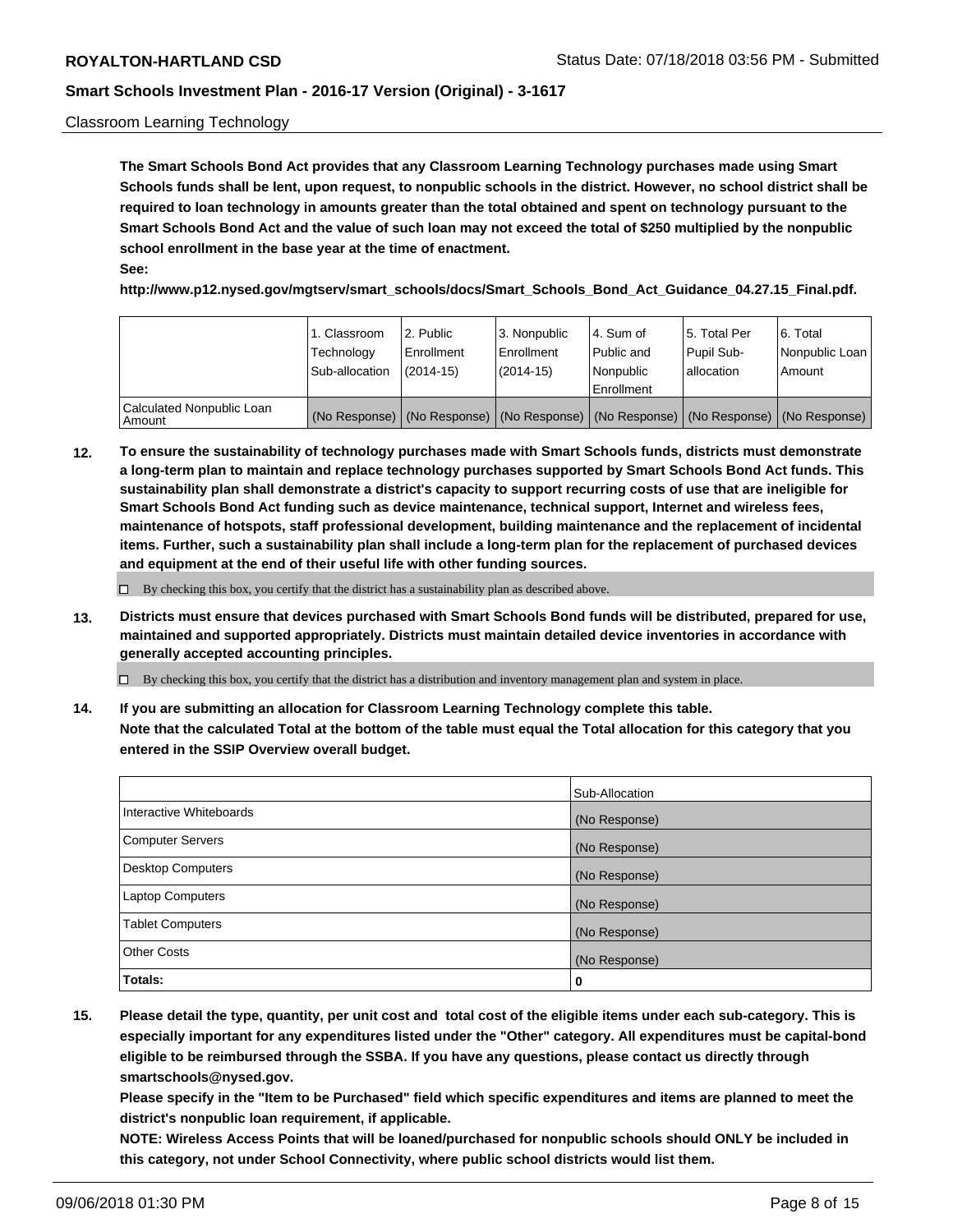Classroom Learning Technology

| Select the allowable expenditure | I Item to be Purchased | Quantity      | Cost per Item | <b>Total Cost</b> |
|----------------------------------|------------------------|---------------|---------------|-------------------|
| type.                            |                        |               |               |                   |
| Repeat to add another item under |                        |               |               |                   |
| each type.                       |                        |               |               |                   |
| (No Response)                    | (No Response)          | (No Response) | (No Response) | (No Response)     |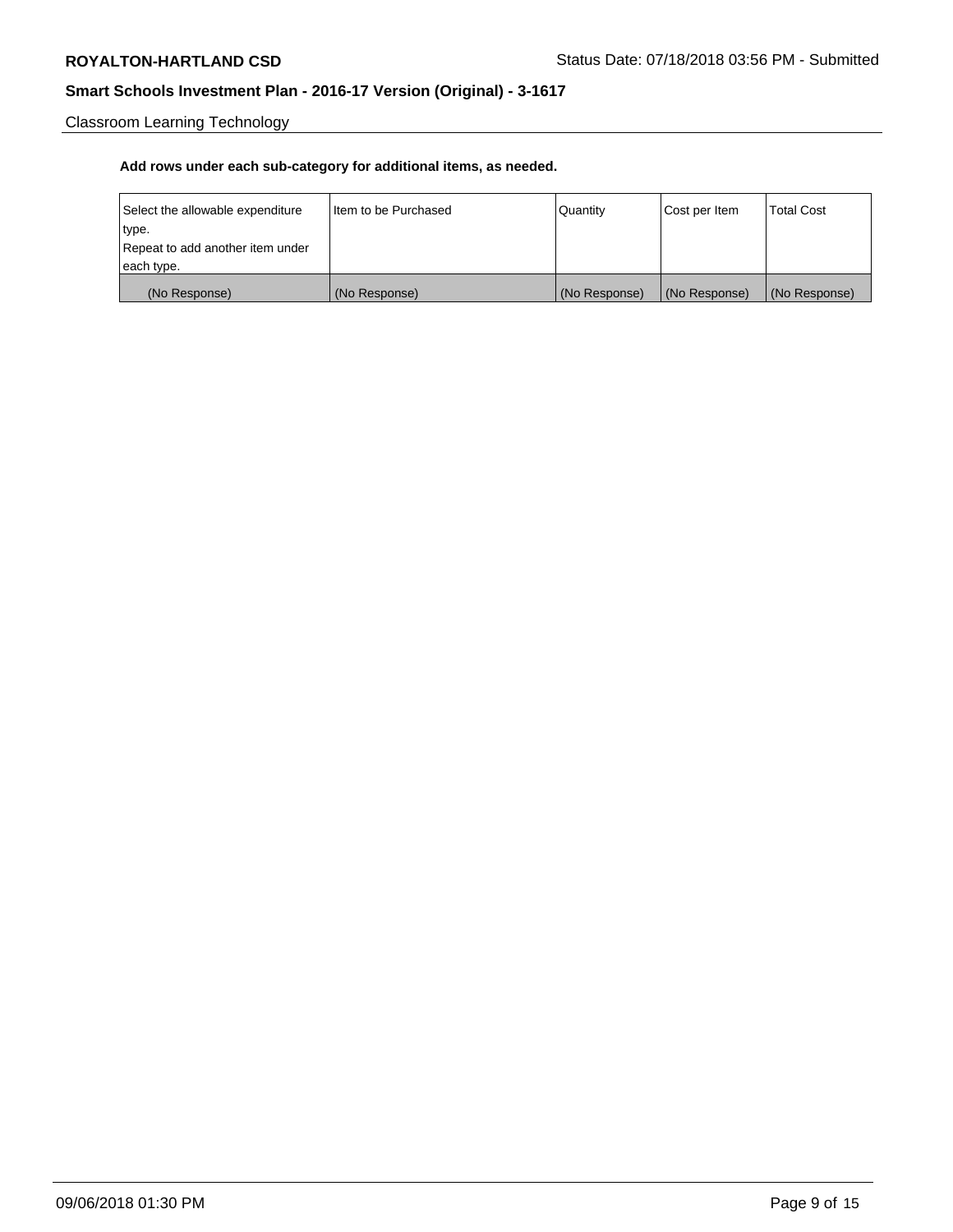#### Pre-Kindergarten Classrooms

**1. Provide information regarding how and where the district is currently serving pre-kindergarten students and justify the need for additional space with enrollment projections over 3 years.**

(No Response)

- **2. Describe the district's plan to construct, enhance or modernize education facilities to accommodate prekindergarten programs. Such plans must include:**
	- **Specific descriptions of what the district intends to do to each space;**
	- **An affirmation that pre-kindergarten classrooms will contain a minimum of 900 square feet per classroom;**
	- **The number of classrooms involved;**
	- **The approximate construction costs per classroom; and**
	- **Confirmation that the space is district-owned or has a long-term lease that exceeds the probable useful life of the improvements.**

(No Response)

**3. Smart Schools Bond Act funds may only be used for capital construction costs. Describe the type and amount of additional funds that will be required to support ineligible ongoing costs (e.g. instruction, supplies) associated with any additional pre-kindergarten classrooms that the district plans to add.**

(No Response)

**4. All plans and specifications for the erection, repair, enlargement or remodeling of school buildings in any public school district in the State must be reviewed and approved by the Commissioner. Districts that plan capital projects using their Smart Schools Bond Act funds will undergo a Preliminary Review Process by the Office of Facilities Planning.**

**Please indicate on a separate row each project number given to you by the Office of Facilities Planning.**

| Project Number |  |
|----------------|--|
| (No Response)  |  |
|                |  |

**5. If you have made an allocation for Pre-Kindergarten Classrooms, complete this table.**

**Note that the calculated Total at the bottom of the table must equal the Total allocation for this category that you entered in the SSIP Overview overall budget.**

|                                          | Sub-Allocation |
|------------------------------------------|----------------|
| Construct Pre-K Classrooms               | (No Response)  |
| Enhance/Modernize Educational Facilities | (No Response)  |
| <b>Other Costs</b>                       | (No Response)  |
| Totals:                                  | 0              |

**6. Please detail the type, quantity, per unit cost and total cost of the eligible items under each sub-category. This is especially important for any expenditures listed under the "Other" category. All expenditures must be capital-bond eligible to be reimbursed through the SSBA. If you have any questions, please contact us directly through smartschools@nysed.gov.**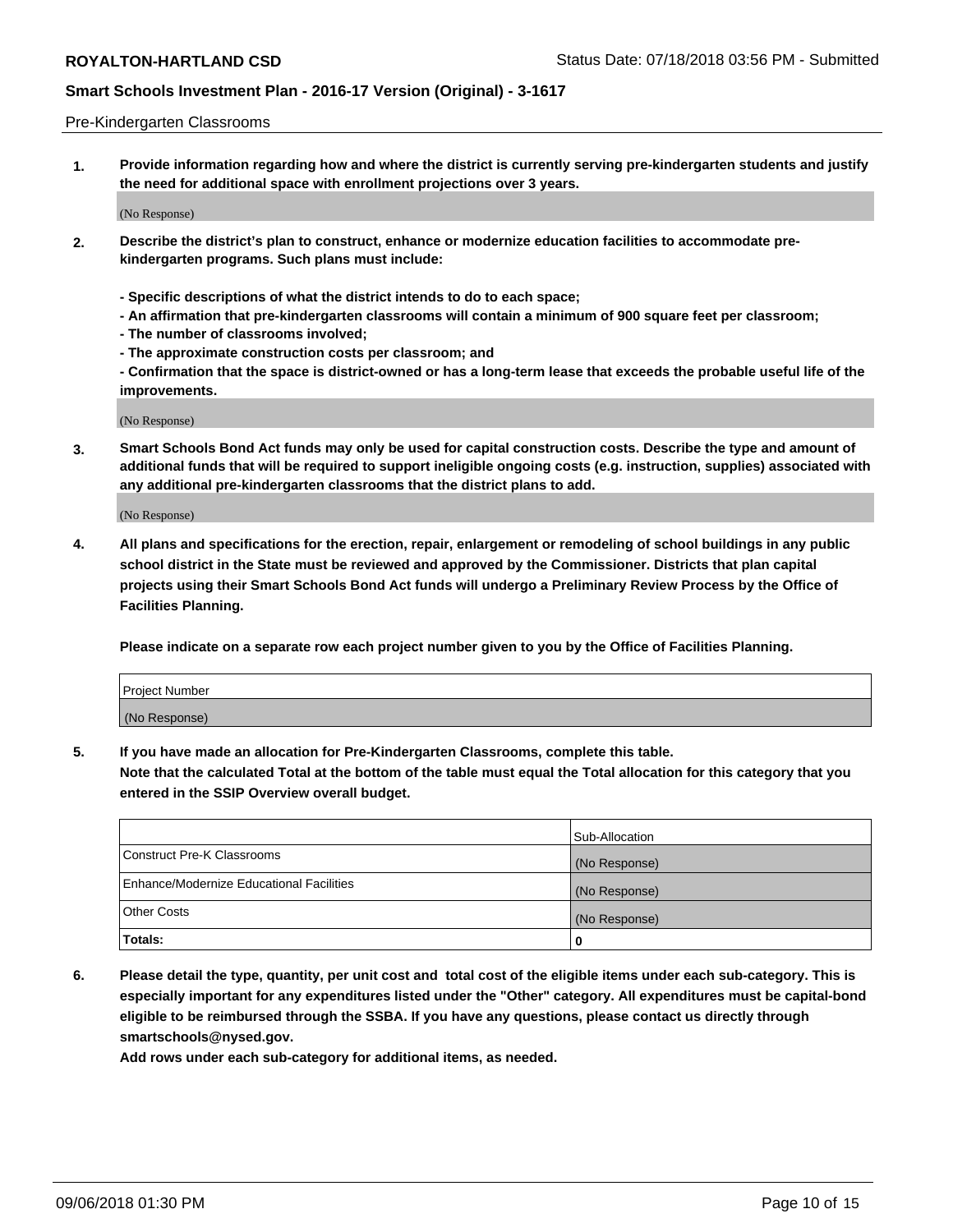Pre-Kindergarten Classrooms

| Select the allowable expenditure<br>type. | Item to be purchased | Quantity      | Cost per Item | <b>Total Cost</b> |
|-------------------------------------------|----------------------|---------------|---------------|-------------------|
| Repeat to add another item under          |                      |               |               |                   |
| each type.                                |                      |               |               |                   |
| (No Response)                             | (No Response)        | (No Response) | (No Response) | (No Response)     |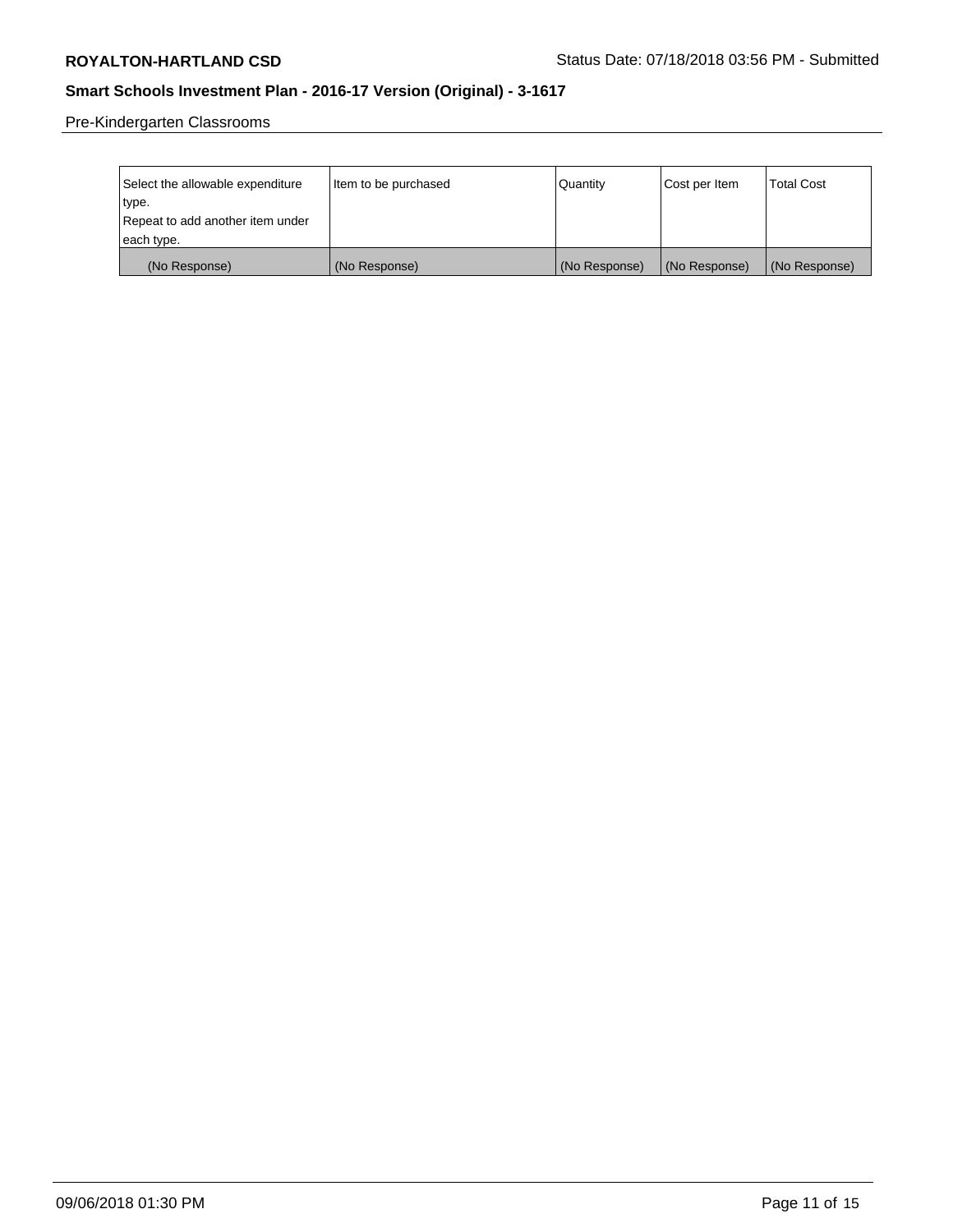Replace Transportable Classrooms

**1. Describe the district's plan to construct, enhance or modernize education facilities to provide high-quality instructional space by replacing transportable classrooms.**

(No Response)

**2. All plans and specifications for the erection, repair, enlargement or remodeling of school buildings in any public school district in the State must be reviewed and approved by the Commissioner. Districts that plan capital projects using their Smart Schools Bond Act funds will undergo a Preliminary Review Process by the Office of Facilities Planning.**

**Please indicate on a separate row each project number given to you by the Office of Facilities Planning.**

| Project Number |  |
|----------------|--|
|                |  |
| (No Response)  |  |

**3. For large projects that seek to blend Smart Schools Bond Act dollars with other funds, please note that Smart Schools Bond Act funds can be allocated on a pro rata basis depending on the number of new classrooms built that directly replace transportable classroom units.**

**If a district seeks to blend Smart Schools Bond Act dollars with other funds describe below what other funds are being used and what portion of the money will be Smart Schools Bond Act funds.**

(No Response)

**4. If you have made an allocation for Replace Transportable Classrooms, complete this table. Note that the calculated Total at the bottom of the table must equal the Total allocation for this category that you entered in the SSIP Overview overall budget.**

|                                                | Sub-Allocation |
|------------------------------------------------|----------------|
| Construct New Instructional Space              | (No Response)  |
| Enhance/Modernize Existing Instructional Space | (No Response)  |
| <b>Other Costs</b>                             | (No Response)  |
| Totals:                                        | 0              |

**5. Please detail the type, quantity, per unit cost and total cost of the eligible items under each sub-category. This is especially important for any expenditures listed under the "Other" category. All expenditures must be capital-bond eligible to be reimbursed through the SSBA. If you have any questions, please contact us directly through smartschools@nysed.gov.**

| Select the allowable expenditure | Item to be purchased | l Quantitv    | Cost per Item | <b>Total Cost</b> |
|----------------------------------|----------------------|---------------|---------------|-------------------|
| type.                            |                      |               |               |                   |
| Repeat to add another item under |                      |               |               |                   |
| each type.                       |                      |               |               |                   |
| (No Response)                    | (No Response)        | (No Response) | (No Response) | (No Response)     |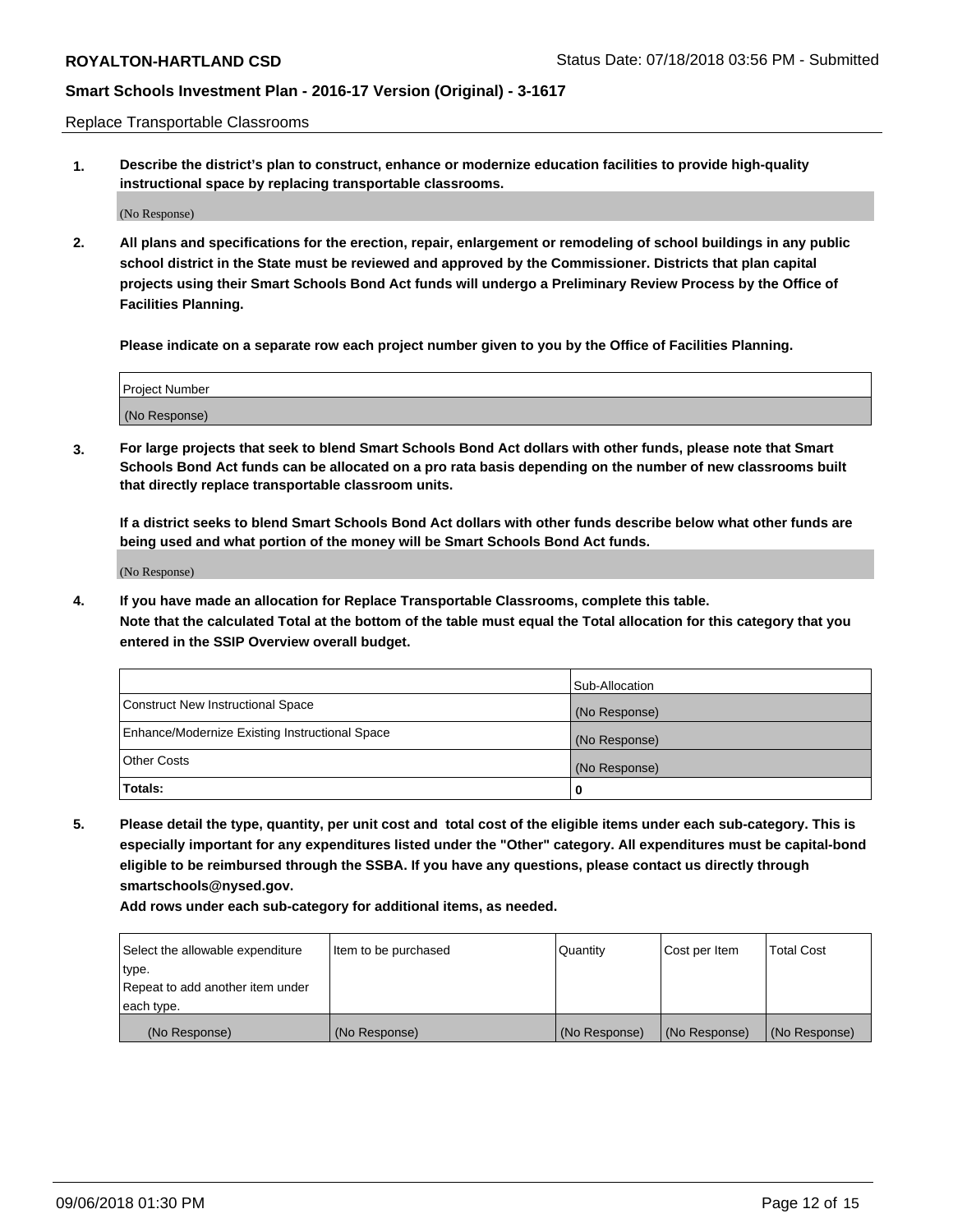### High-Tech Security Features

### **1. Describe how you intend to use Smart Schools Bond Act funds to install high-tech security features in school buildings and on school campuses.**

The Royalton Hartland Central School District currently has a mix of analog and digital video surveillance equipment throughout certain areas of the school buildings. The District's aging network video recording devices are in need of replacement to support larger data recording requirements, new video surveillance software updates, and hardware reliability for data storage and retrieval. Internal and external analog cameras located throughout the District will be replaced with updated digital cameras and connected to the video surveillance virtual local area network. Additional network switches will be acquired through the use of Erate funds. These switches will provide port density in wiring closets to support the addition of digital video surveillance cameras throughout the District. The surveillance devices currently installed throughout the District provide some benefit for security in the areas they are installed, but do not provide ample coverage for all locations throughout the schools. Key staff members have conducted school walkthroughs to identify locations for new camera installations to provide ample surveillance coverage throughout the schools. The careful implementation of video surveillance equipment offers a critical component for a safe school environment and tools for security when necessary. Additional licensing and installation fees are included as part of this project and are identified as separate line times for clarification of costs.

**2. All plans and specifications for the erection, repair, enlargement or remodeling of school buildings in any public school district in the State must be reviewed and approved by the Commissioner. Districts that plan capital projects using their Smart Schools Bond Act funds will undergo a Preliminary Review Process by the Office of Facilities Planning.** 

**Please indicate on a separate row each project number given to you by the Office of Facilities Planning.**

| <b>Project Number</b> |  |
|-----------------------|--|
| 40-12-01-06-7-999-BA1 |  |

- **3. Was your project deemed eligible for streamlined Review?**
	- Yes
	- $\square$  No
	- **3a. Districts with streamlined projects must certify that they have reviewed all installations with their licensed architect or engineer of record, and provide that person's name and license number. The licensed professional must review the products and proposed method of installation prior to implementation and review the work during and after completion in order to affirm that the work was code-compliant, if requested.**

By checking this box, you certify that the district has reviewed all installations with a licensed architect or engineer of record.

**4. Include the name and license number of the architect or engineer of record.**

| 'Name                | License Number |
|----------------------|----------------|
| <b>Michael Short</b> | 22717<br>3211  |

**5. If you have made an allocation for High-Tech Security Features, complete this table. Note that the calculated Total at the bottom of the table must equal the Total allocation for this category that you entered in the SSIP Overview overall budget.**

|                                                      | Sub-Allocation |
|------------------------------------------------------|----------------|
| Capital-Intensive Security Project (Standard Review) | l 0            |
| <b>Electronic Security System</b>                    | 119,275        |
| <b>Entry Control System</b>                          | l 0            |
| Approved Door Hardening Project                      | $\Omega$       |
| <b>Other Costs</b>                                   | l O            |
| <b>Totals:</b>                                       | 119,275        |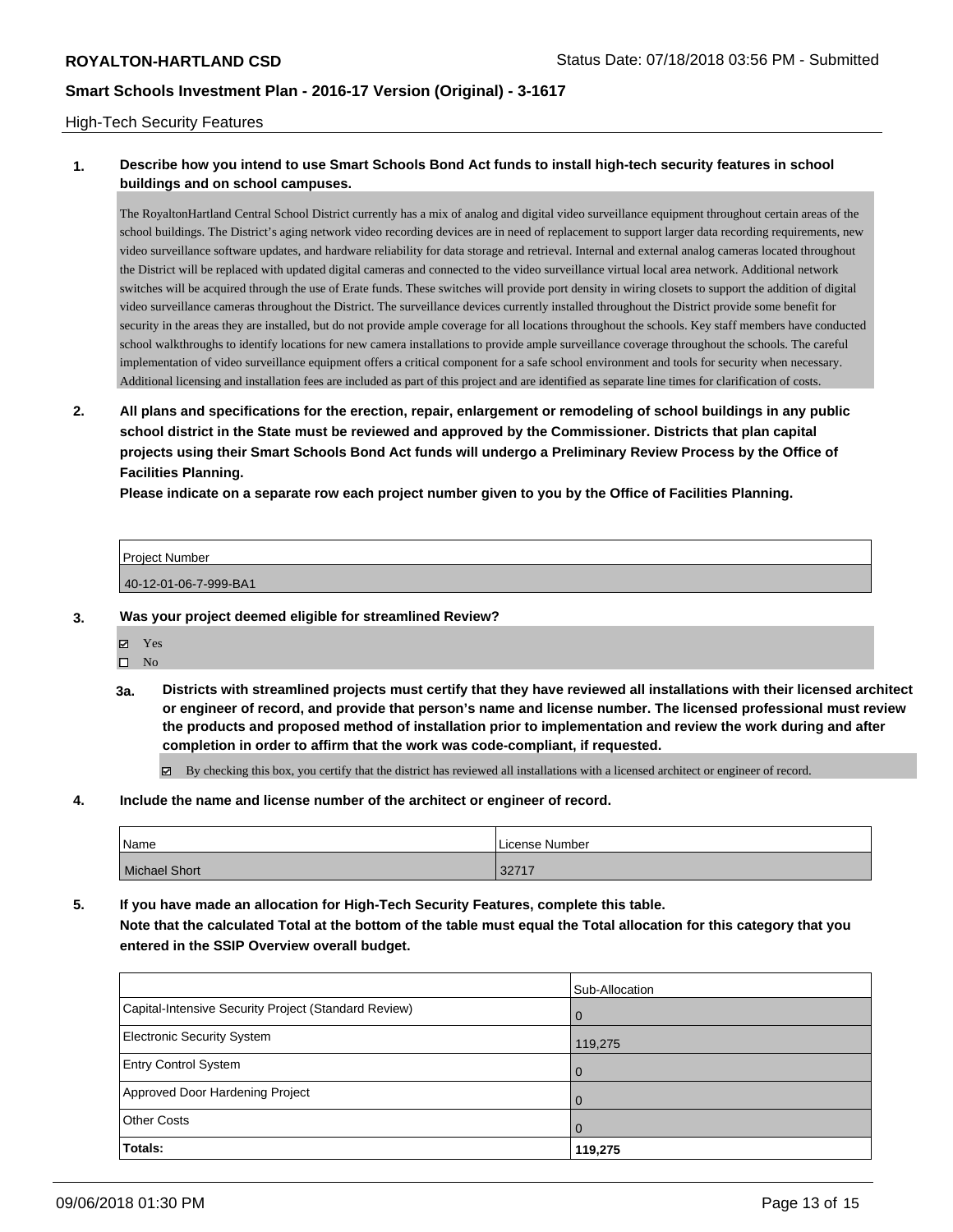## High-Tech Security Features

**6. Please detail the type, quantity, per unit cost and total cost of the eligible items under each sub-category. This is especially important for any expenditures listed under the "Other" category. All expenditures must be capital-bond eligible to be reimbursed through the SSBA. If you have any questions, please contact us directly through smartschools@nysed.gov.**

| Select the allowable expenditure<br>type.<br>Repeat to add another item under<br>each type. | Item to be purchased                           | Quantity | Cost per Item | <b>Total Cost</b> |  |
|---------------------------------------------------------------------------------------------|------------------------------------------------|----------|---------------|-------------------|--|
| <b>Electronic Security System</b>                                                           | Axis P3214 V 1.3 MP                            | 39.00    | 499           | 19,461            |  |
| <b>Electronic Security System</b>                                                           | Axis P3214 VE 1.3MP Outdoor Dome               | 1.00     | 649           | 649               |  |
| <b>Electronic Security System</b>                                                           | Axis P3215 V 2 MP                              | 22.00    | 599           | 13,178            |  |
| <b>Electronic Security System</b>                                                           | Axis P3215 VE                                  | 5.00     | 749           | 3,745             |  |
| <b>Electronic Security System</b>                                                           | Axis P3367 VE                                  | 1.00     | 1,199         | 1,199             |  |
| <b>Electronic Security System</b>                                                           | Axis M3005 V 2 MP Indoor Dome                  | 1.00     | 299           | 299               |  |
| <b>Electronic Security System</b>                                                           | Axis M3006 V 3MP Indoor Mini Dome<br><b>WA</b> | 2.00     | 449           | 898               |  |
| <b>Electronic Security System</b>                                                           | Axis M3007 P 5MP Indoor Panoramic              | 2.00     | 549           | 1,098             |  |
| <b>Electronic Security System</b>                                                           | Axis M3027 PVE                                 | 2.00     | 749           | 1,498             |  |
| <b>Electronic Security System</b>                                                           | Axis Q3505 VE 2MP 9mm Dome                     | 1.00     | 1,149         | 1,149             |  |
| <b>Electronic Security System</b>                                                           | Pelco Optera 180 Degree Pan                    | 1.00     | 2,626         | 2,626             |  |
| <b>Electronic Security System</b>                                                           | Pelco optera 270 Degree Pan                    | 12.00    | 2,626         | 31,512            |  |
| <b>Electronic Security System</b>                                                           | Pelco Wall Mount Arm                           | 4.00     | 64            | 256               |  |
| <b>Electronic Security System</b>                                                           | <b>Pelco Wall Mount</b>                        | 9.00     | 75            | 675               |  |
| <b>Electronic Security System</b>                                                           | <b>Pelco Corner Mount</b>                      | 12.00    | 141           | 1,692             |  |
| <b>Electronic Security System</b>                                                           | <b>Exacq Camera License</b>                    | 52.00    | 150           | 7,800             |  |
| <b>Electronic Security System</b>                                                           | Exacq Network Video Recorder 24TB              | 1.00     | 18,500        | 18,500            |  |
| <b>Electronic Security System</b>                                                           | <b>Indoor Camera Installation</b>              | 66.00    | 140           | 9,240             |  |
| <b>Electronic Security System</b>                                                           | <b>Exterior Camera Installation</b>            | 15.00    | 180           | 2,700             |  |
| <b>Electronic Security System</b>                                                           | Electrical Contractor Installation             | 10.00    | 110           | 1,100             |  |